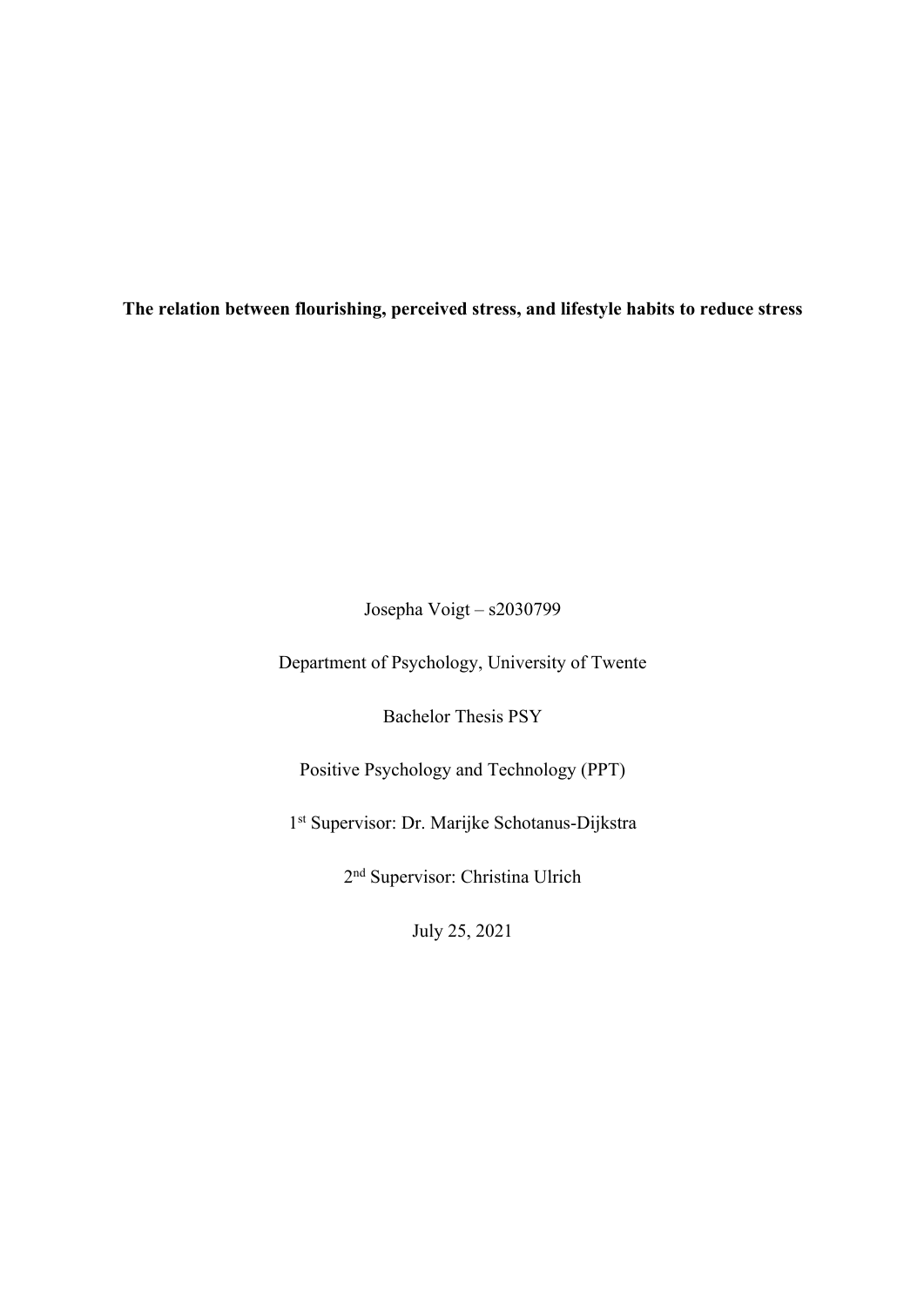#### **Abstract**

Nowadays, the focus has shifted from treating symptoms to improving the quality of life, i.e., well-being. This is an essential aspect of the field of positive psychology. The current study examined the role of perceived stress, yoga, and meditation in flourishing individuals, which is the highest attainable state of mental well-being. It was expected that flourishing people would perceive less stress in their daily lives and spend more time engaging in stress-reducing activities, such as yoga and meditation. In a cross-sectional design, 153 participants completed an online questionnaire that tracked their well-being, perceived stress, and the number of days they practiced yoga and meditation on average. A weak but significant association was found between perceived stress and well-being. However, no differences in perceived stress levels were found in flourishers compared to non-flourishers. Additionally, no associations were found between the variables of yoga, meditation, and flourishing but with overall well-being and meditation. Future research should utilize a longitudinal study to understand participants' well-being and perceived stress levels fully. Additionally, more items should be used for stressreducing activities that include other options such as reading or exercising.

*Keywords:* flourishing, well-being, perceived stress, meditation, yoga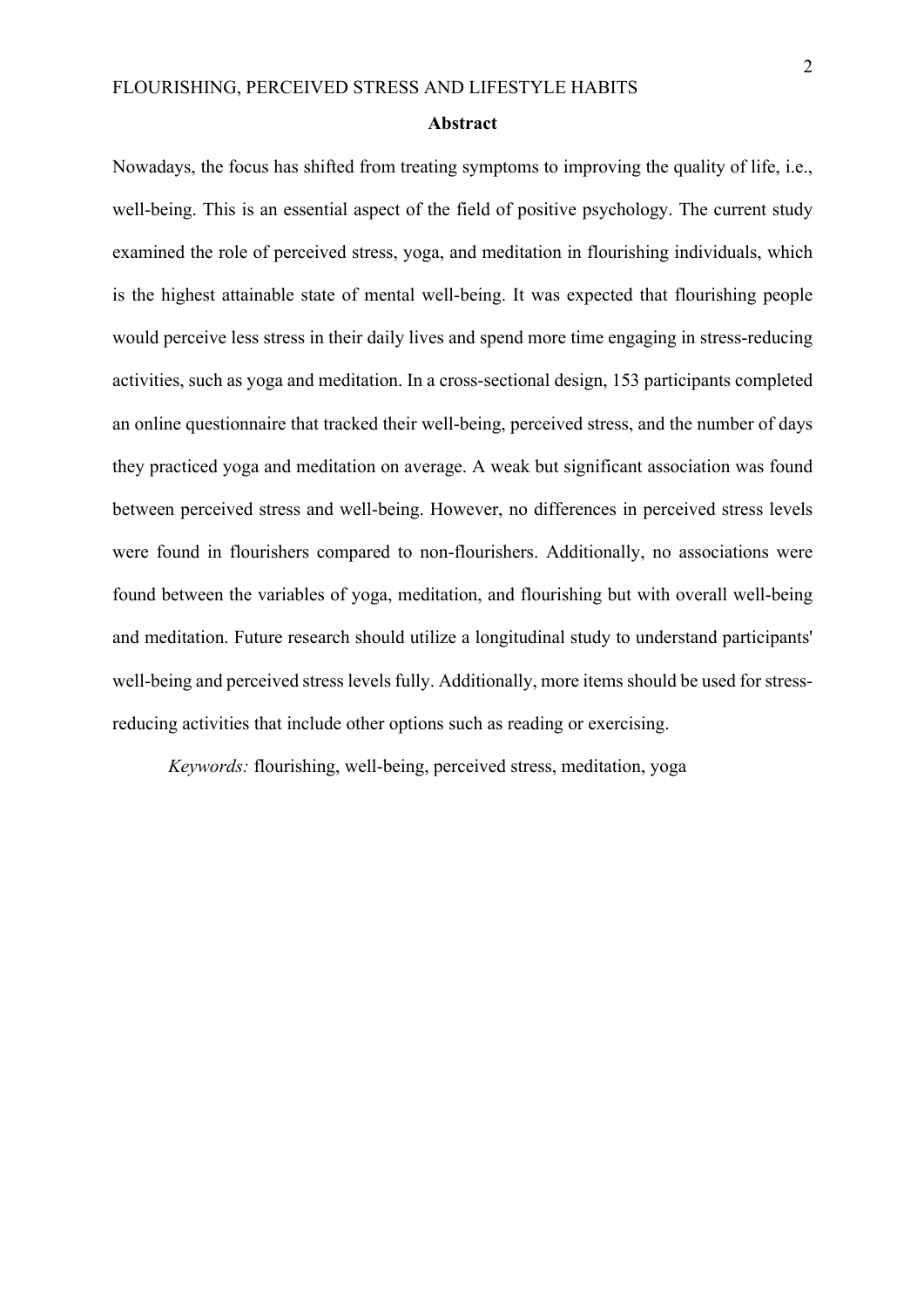#### **The relation between flourishing, perceived stress, and lifestyle habits to reduce stress**

Everyone experiences stress during his or her life. It is a widespread phenomenon in modern society that has developed into a global public health problem (Romas, & Sharma, 2017). Stress refers to the body's general response to a demand (Donnelly, Eburne, & Kittleson, 2001). The General Adaptation Syndrome (GAS) is a concept first devised by Hans Selye (1950) that describes the response pattern that the body goes through after being triggered by a stressor. According to that model, any type of stress triggers the same biological responses (Welle, & Graf, 2013). When feeling stressed, the brain becomes more awake, heart rate increases, breathing speeds up, adrenaline is released, and since the digestive and immune systems are not vital in a crisis, they are shut down (Donnelly, Eburne, & Kittleson, 2001). This response to stress, also known as 'flight or fight', can be activated by anything from a minor inconvenience to a significant traumatic event (Welle, & Graf, 2013).

When the stress response is triggered in the body regularly, it can have serious consequences. Constant stress can impair the immune system, which is associated with physical and mental illness (Hales, 2011). Physical health problems associated with stress, including chronic fatigue, muscle pain, and burnout, are all conditions that have increased significantly in modern societies in recent years (European Commission, 2000). Moreover, prolonged and high levels of perceived stress can lead to negative consequences, including developing an anxiety disorder (Wiegner et al., 2015). For example, when students experience high anxiety levels during their studies, it often leads to lower performance levels. This can make them feel that situational demands are beyond their competence, which further increases perceived stress and eventually leads to psychological distress (Cohen, Janicki-Deverts, & Miller, 2007).

The impact of stress is different for everyone, and individuals do not respond in the same way when confronted with similar stressors. The differences in the way individuals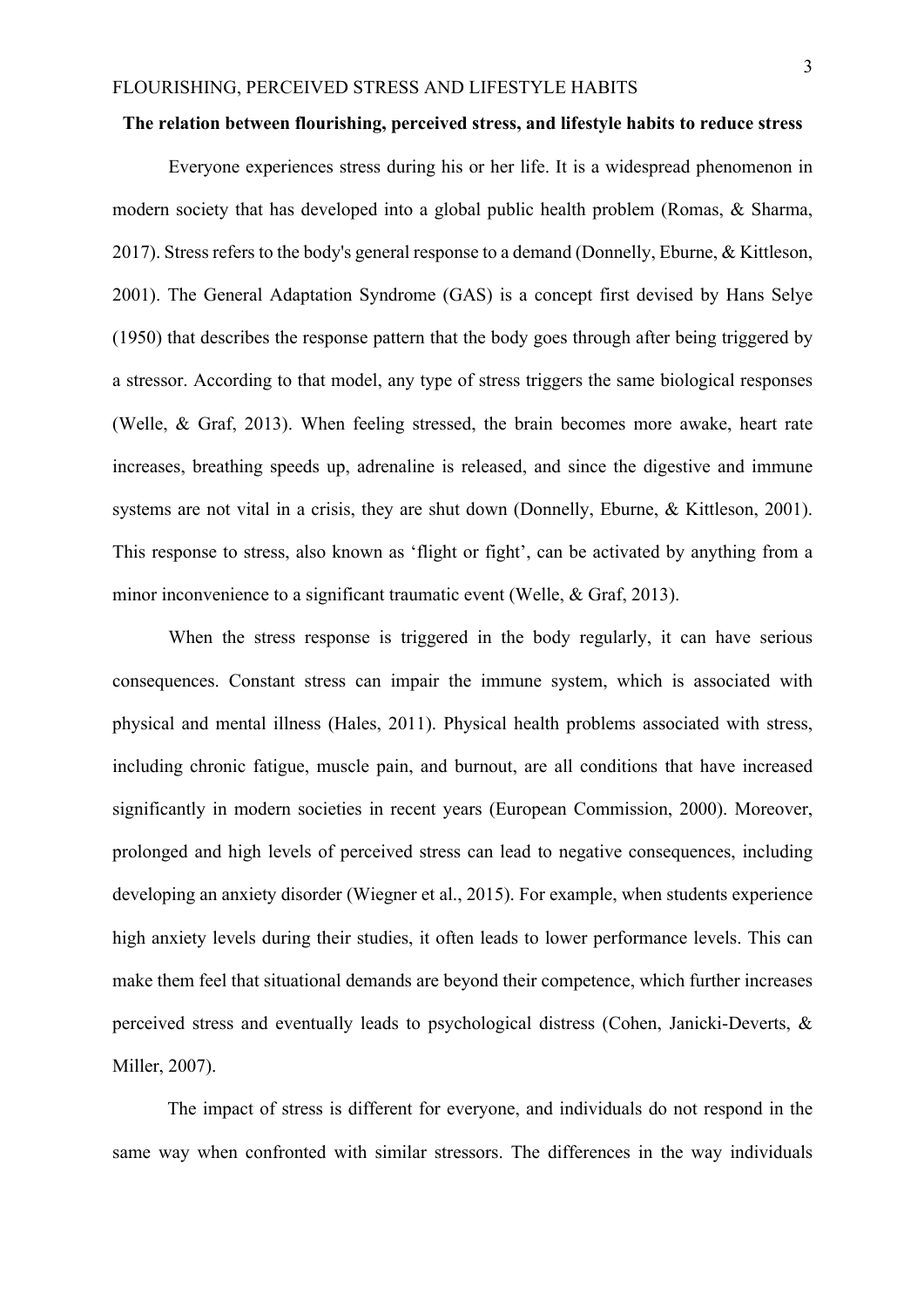handle stress are attributed to stress tolerance, also called resilience (Izutsu et al., 2004). Resilience, simply put, is a person's ability to cope with stress and adapt to adverse circumstances (Wagnild & Young, 1993). According to Connor & Davidson (2003), resilience is an enduring and relatively stable personality trait that enables individuals to face, overcome, or adapt to extreme difficulties and adversities. It can be influenced by genetics, coping strategies, and lifestyle habits, to name a few (Welle, & Graf, 2013).

Lifestyle habits are regularly performed activities that are chosen by the individual and either benefit or harm one's development. For example, these activities can increase or reduce stress. One of these lifestyle habits that potentially reduces stress is yoga (Chattha et al., 2008). Yoga is an ancient Indian practice that focuses on breathing and physical exercises, combining muscle relaxation, physical training, and meditation (Singh-Khalsa, 1998). The National Institutes of Health classify it as complementary and alternative medicine (Williams, Steinberg, & Petronis, 2003). Research has confirmed that practicing yoga enables individuals to manage and relieve stress (Chattha et al., 2008). Also, Ross and Thomas (2010) found that yoga has profound impacts on physical and mental stress reduction as it effectively helps to manage and prevent stress.

Research focusing exclusively on meditation also found that it promotes relaxation and personal growth (Oman et al., 2008). According to Kabat-Zinn (2009) 'Meditation does not involve trying to change your thinking by thinking some more. It involves watching thought itself'. Shapiro et al. (1998) observed reductions in stress and anxiety in medical students after 7-8-sessions of a mindfulness meditation program. Another study showed similar effects; after a 4-session training based on passage meditation (i.e., the practice of mediation over a poem or inspirational text), a reduction in psychological distress was found (Winzelberg, & Luskin, 1999). Another more recent study by Zollars, Poirier, & Pailden (2019), which used the app Headspace (meditation app) to test the effects of mindfulness meditation, showed improved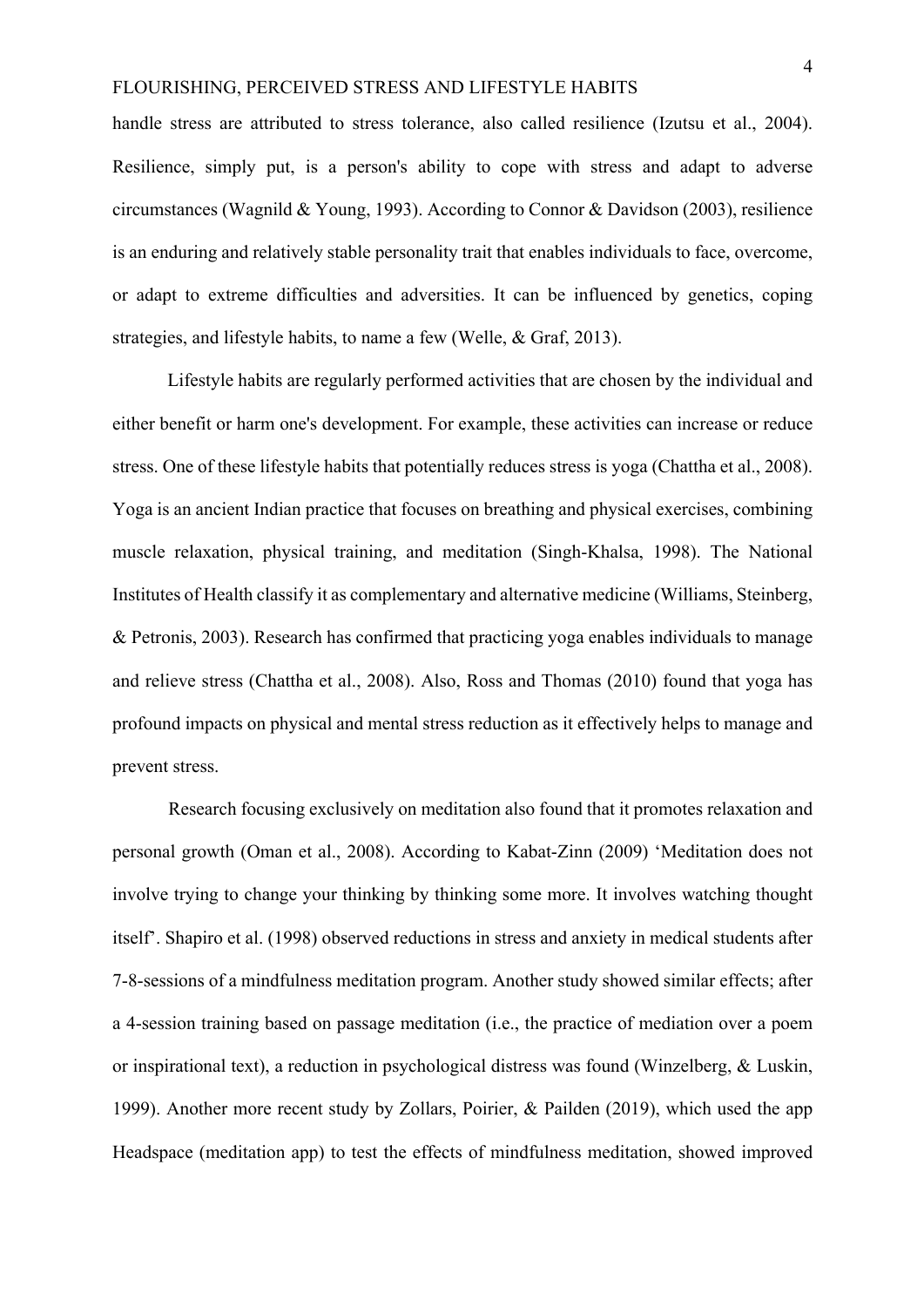mindfulness and increased mental well-being led to a reduction in perceived stress levels. Concluding from these studies, regular yoga and meditation practices seem to improve people's perceived stress levels and mental well-being.

Mental well-being is divided into emotional, social, and psychological well-being (Keyes, 2002). Emotional well-being refers to feelings of happiness and satisfaction with one's life. Social well-being is defined as positive social functioning related to contributing to society. Finally, psychological well-being focuses on positive individual functioning in terms of self-realization (Westerhof & Keyes, 2009). When individuals score high on all three dimensions, they are flourishing, which is the highest level of mental well-being that can be achieved (Keyes, 2002). Thus, flourishing refers to attaining a balanced life in which the individual feels good and functions well. The opposite of flourishing on the mental health continuum scale is languishing. Those individuals who neither flourish nor languish are considered to have moderate mental health (Keyes, 2010).

Overall, the prevalence of flourishing in Germany is 20% (Huppert, & So, 2013). Comparable to the Netherlands, where 36.5% were flourishing (Schotanus-Dijkstra et al., 2016). Being in a flourishing state brings many benefits with it. Flourishers are more satisfied in life, more productive, and more resilient to stress than people who do not flourish (Diehl, Hay, & Berg, 2011). According to a study by Gloria, & Steinhardt (2013), flourishing individuals perceive the lowest level of stress compared to groups of non-flourishers. Because of all these benefits, it is crucial to determine what factors encourage flourishing. Therefore, the current study aims to replicate existing findings and examine the perceived stress levels of flourishers compared to non-flourishers of German speakers. In addition, the study explores different characteristics of flourishers, namely their engagement in lifestyle habits that can reduce stress, including yoga and meditation. The study also takes the three sub-scales of wellbeing into account: emotional, social, and psychological well-being. It is hypothesized that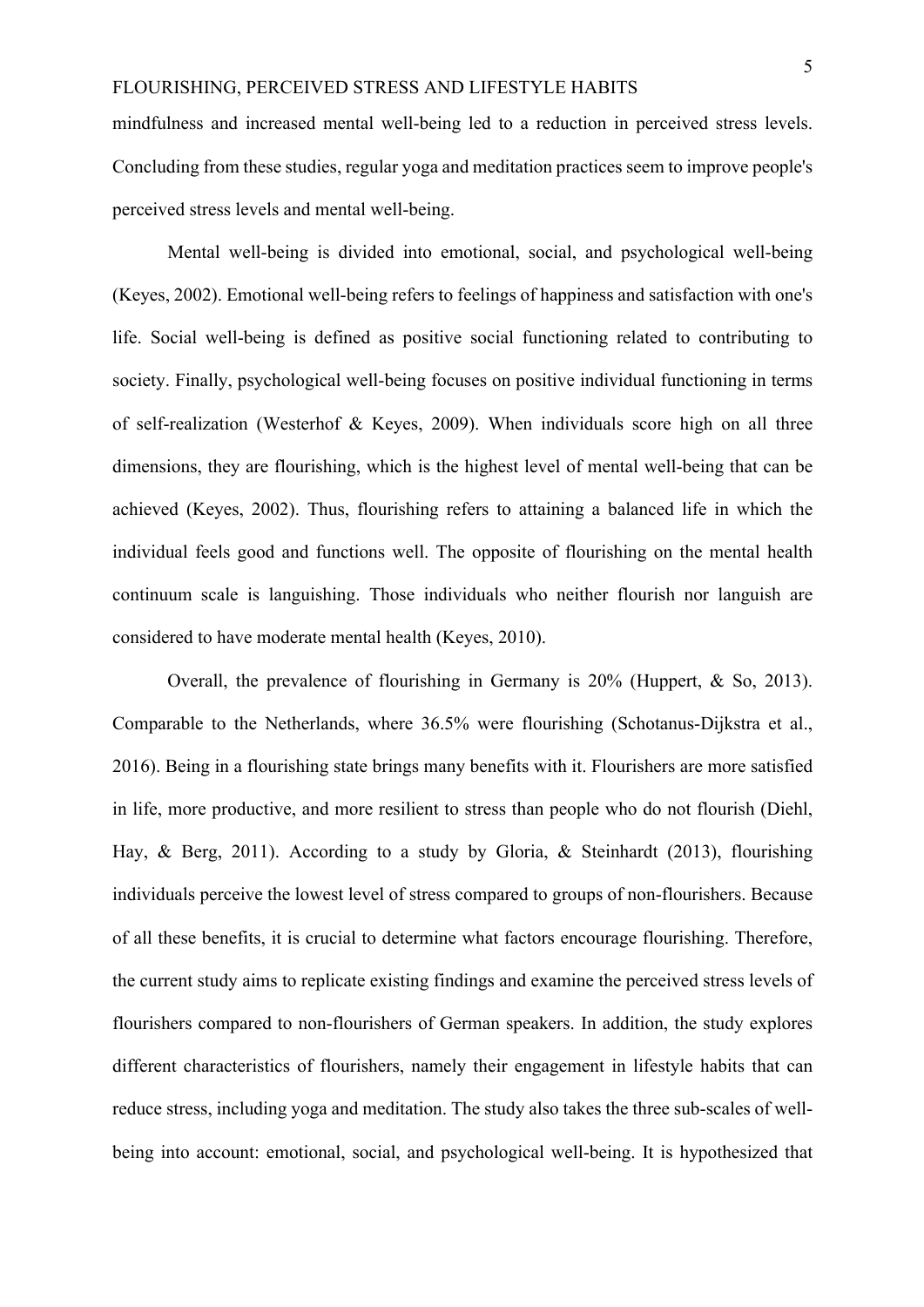(H1) flourishers perceive less stress in their daily lives than non-flourishers, and that (H2) flourishers participate more often in meditation and yoga than non-flourishers.

#### **Methods**

### **Design**

Within a cross-sectional design, two questionnaires were implemented to collect data. A cross-sectional design implies that the data collection is carried out at a specific point in time to examine a cross-section of a population (Vogt, 2011). The relationship between the dependent variable flourishing and the independent variables perceived stress and engagement in meditation and yoga was examined in April 2021. The study was part of a more extensive study that included many different subtopics. The questionnaires included in the current study took around 15 minutes to complete.

The research was approved by the Ethics Committee of the Faculty of Behavioral, Management and Social Sciences (BMS) of the University of Twente (No. 210168). Before the start of the study, participants gave online informed consent. This contained general information about the purpose and time commitment of the study. In addition, participants were assured that the use and storage of participant data would be confidential and anonymous.

### **Participants and Procedure**

Participants were recruited via convenience sampling. Each of the 11 researchers asked approximately 20 friends, family members, or acquaintances to participate in an online questionnaire in Qualtrics. To participate in the study, participants needed an Internet connection, a minimum age of 18 years, and being able to speak and write German. If they were interested in participating, a link was sent, giving more information about the study and asking them to register with their name and email address. Afterwards, they received the consent form and questionnaire via email. The questions were posed in German.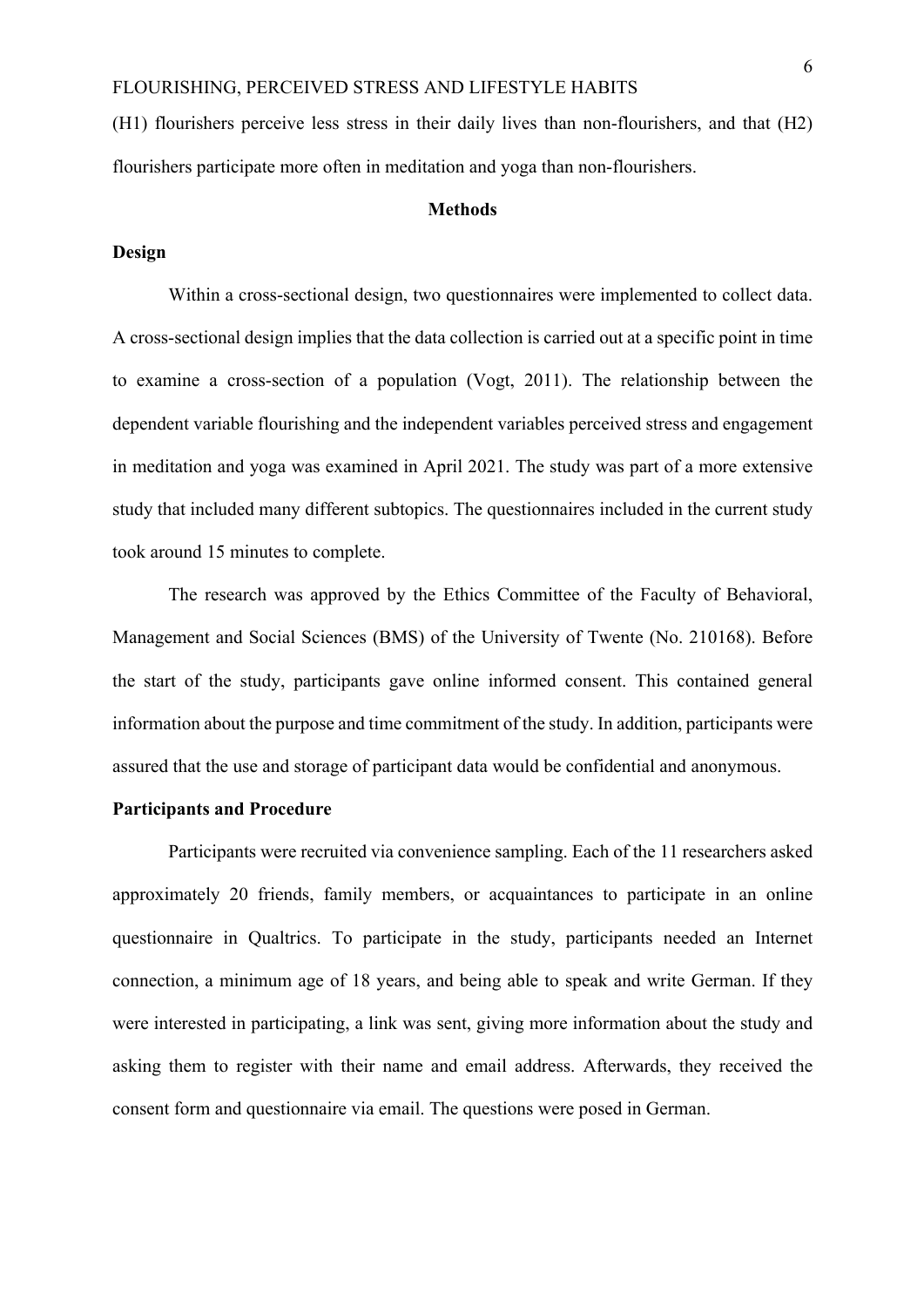In total, 241 individuals were recruited for the study. After excluding participants that did not complete the questionnaires, the final data set consisted of 153 participants. 96 (62.7%) of the participants were female, and the participants' mean age was 33 years (*SD*=16). The age of the participants ranged from 18 to 83.

#### **Measures**

### *Perceived stress*

The Perceived Stress Scale (PSS), constructed by Cohen, Kamarck, & Mermelstein (1994), is the most commonly used psychological instrument for assessing perceived stress levels. The PSS consisted of ten items that capture how unpredictable, uncontrollable, and overloaded respondents perceive their lives to be (e.g., 'In the last month, how often have you been upset because of something that happened unexpectedly?'). For all ten items, five response categories ranged from *never* (0) to *very often* (4). Results were determined by reversing the responses (e.g.,  $0 = 4$ ,  $1 = 3$ ,  $2 = 2$ ,  $3 = 1$  &  $4 = 0$ ) of the four positive items (items 4, 5, 7, and 8) and then summing up all answers. Results could range from 0 to 40. When an individual scored high on the PSS, it indicated higher levels of perceived stress. All total scores in the range of 0-13 indicated low stress, all scores in the range of 14-26 moderate stress, and all values in the range of 27-40 high stress. Previous research has found that the internal reliability of the PSS-10 ranges from acceptable ( $\alpha$  = .78) to excellent ( $\alpha$  = .91; Cohen and Janicki-Deverts 2012). The Cronbach's alpha for the PSS in this study was .85.

### *Mental well-being*

Participants' mental well-being was assessed using the German version of the Mental Health Continuum-Short Form (MHC-SF) (Keyes, 2002). This questionnaire used 14 items to measure emotional well-being ('During the past month, how often did you feel happy?'), social well-being ('During the past month, how often did you feel that people are basically good?') and psychological well-being ('During the past month, how often did you feel that your life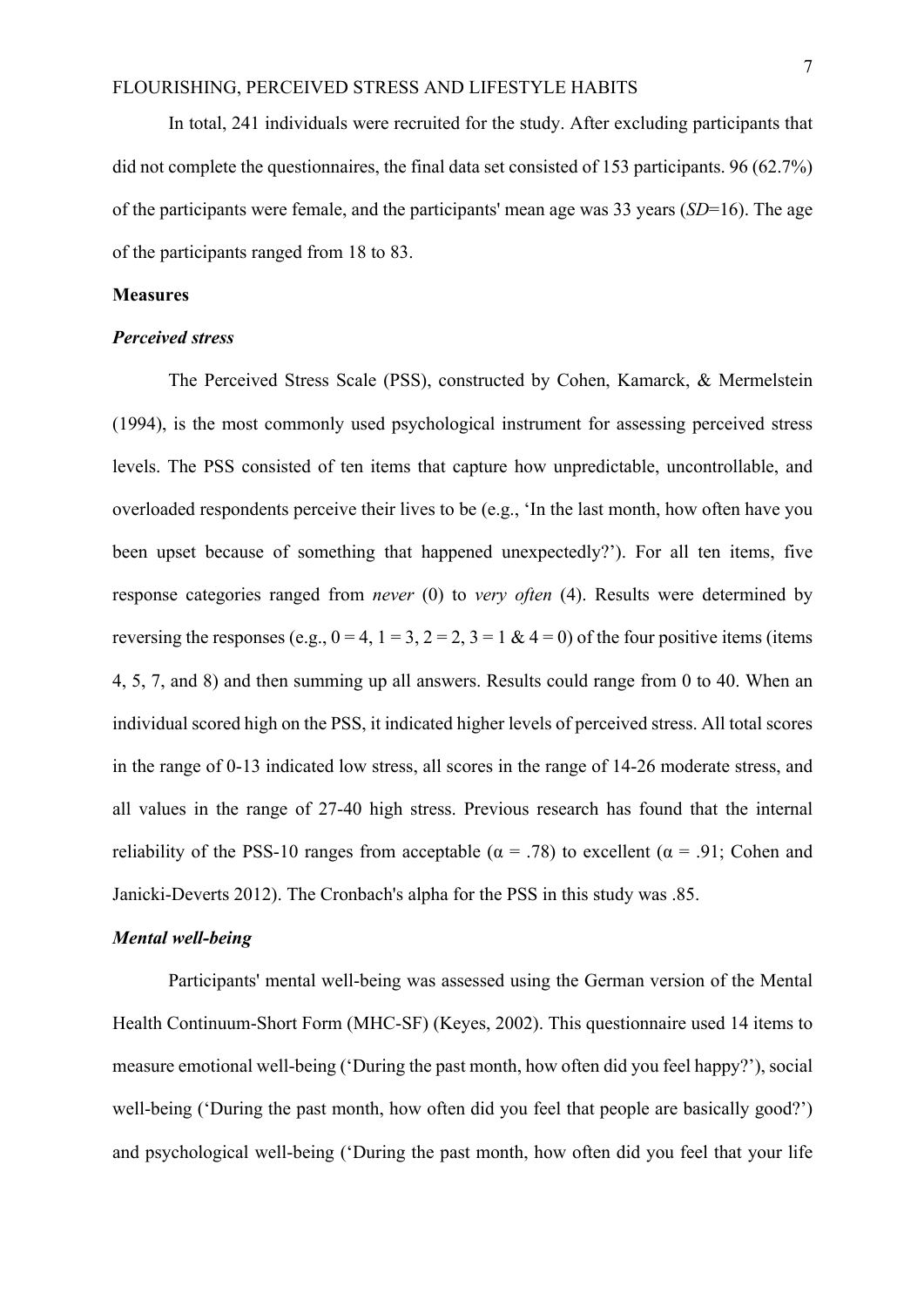has a sense of direction or meaning to it?'). All items were positively worded. For all 14 items, six response categories ranged from *never* (0) to *every day* (5). The total score of the MHC-SF was calculated by summing up all the scores of each item and taking the mean score leading to total scores between 0 and 5. Higher mean scores indicated higher mental well-being. In the current study, categories of mental well-being were also utilized. Keyes' guidelines were used to classify whether an individual was flourishing or not. An individual could be considered flourishing if he or she scored a 4 or 5 on at least one of the three emotional well-being items and a 4 or 5 on at least six of the eleven psychological and social well-being items. Participants who scored lower landed in the second category, i.e., were not flourishing. Based on the outcome, participants were categorized as *flourishing* (1) or *not flourishing* (0).

The MHC-SF has demonstrated high internal reliability and moderate test-retest reliability, suggesting that its scores are stable over time and sensitive to change (Lamers et al., 2010). Convergent validity and discriminant validity were also found to be good, making the MHC-SF a valid measure of well-being (Lamers et al., 2010). The Cronbach's alpha for the MHC-SF in this study was .86.

### *Lifestyle habits*

Lifestyle habits were measured using two self-developed items: 'In the last 7 days on how many days did you engage in yoga?' and 'In the last 7 days on how many days did you engage in meditation?'. The participants answered on an 8-point scale of 0 (*0 days in a week*) – 7 (*7 days in a week*). High scores indicated higher engagement in meditation and yoga.

# **Data Analysis**

All analyses were performed using IBM SPSS (version 23). Participants were divided into the categories *flourishing* (1) or *not flourishing* (0). None of the participants were considered languishing; therefore, only persons with moderate mental health fell into *not flourishing.* In addition, the data was tested on normality by doing a Shapiro-Wilk test of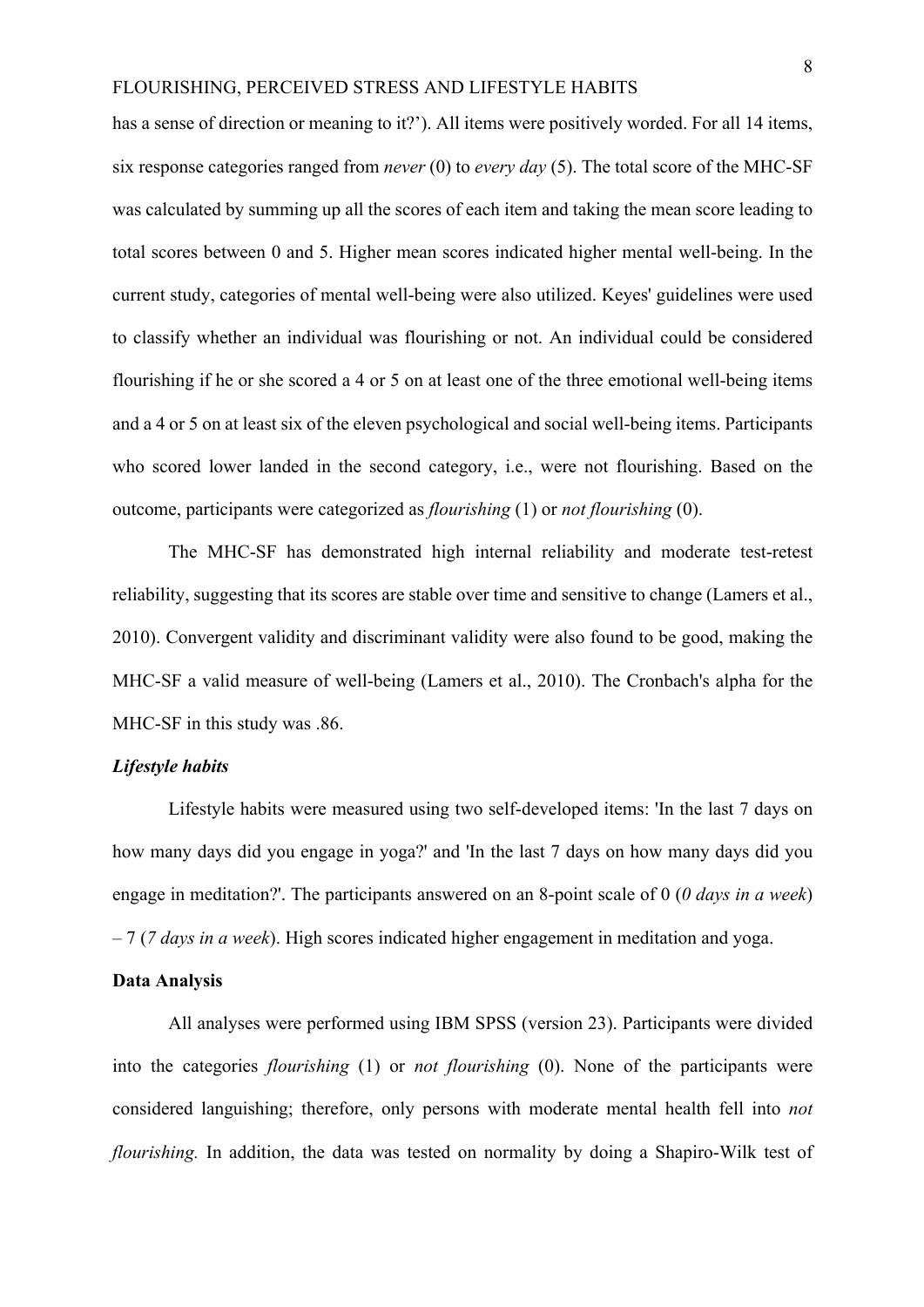normality. A *p*-value greater than 0.05 indicated that the data was normally distributed (Mishra et al., 2019). Furthermore, demographic variables such as gender and age were calculated and compared between flourishers and non-flourishers by doing a t-test and Chi-square analysis. Additionally, Pearson's correlation coefficients were used to examine whether there was a significant correlation between *mental well-being* and its three subscales and *perceived stress*, *yoga,* and *meditation*. A correlation coefficient less than 0.3 was considered weak. A correlation coefficient between 0.3 and 0.7 was viewed as moderate, and a correlation coefficient above 0.7 was considered good (Cohen,1992). To test whether flourishers perceived less stress and engaged more in meditation and yoga compared to non-flourishers, independent t-tests were conducted, and the means of both groups were compared. For the difference to be considered significant, the *p*-value must have been less than 0.05; p-values between 0.05 and 0.10 are considered marginally significant (Obafemi, 2019).

### **Results**

In total, 69 (45.1%) individuals were defined as flourishers. 2 (1.3%) of the participants scored low on the perceived stress scale, while 72 (47.1%) scored moderate, and 78 (51%) scored high. 42% of all males were flourishers, while 46% of all females were flourishers. Thus, no significant differences between females and males were found for flourishing  $\chi$ 2(5,  $N = 153$ ) = 2.23,  $p > 0.05$ . There is also no difference between the two groups in terms of the mean age. The mean age for flourishers was 33.3 (*SD* = 15.17) and for non-flourishers 34 *(SD = 16.35; t*(151) = -.250;  $p = .803$ ). The Shapiro-Wilk test of normality indicated that the data on all outcomes were normally distributed  $(p_s > 0.05)$ .

### **Bivariate Correlations**

In addition, the Pearson correlation analysis revealed that mental well-being had a moderate significant negative relationship with perceived stress ( $r = -0.67$ ;  $p < 0.001$ ). These results indicated that higher levels of mental well-being are related to reduced levels of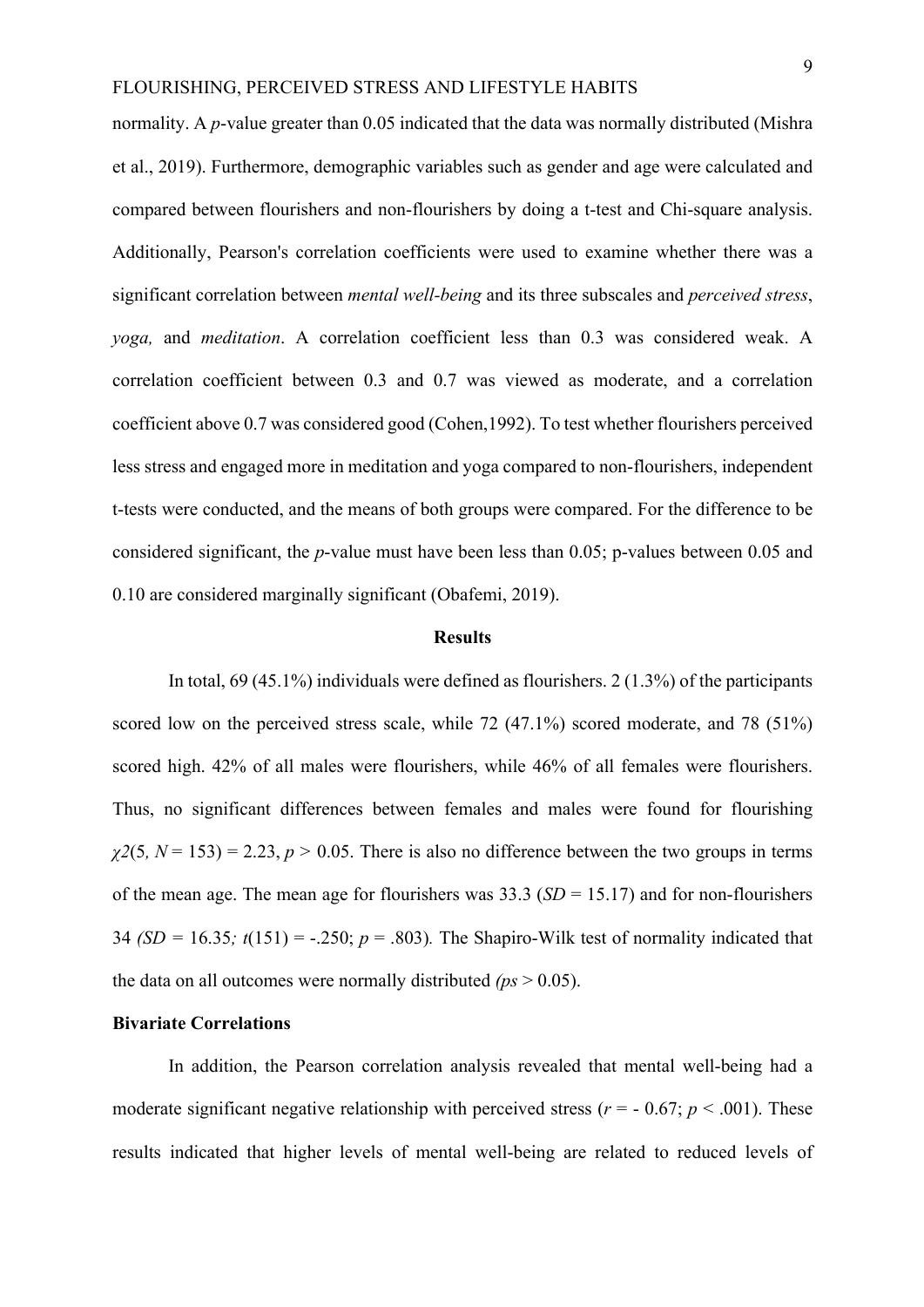perceived stress. Perceived stress also showed significant negative relationships with all mental well-being subscales, namely emotional, social, and psychological well-being (Table1). Furthermore, there was no significant correlation between mental well-being and yoga practice  $(r = 0.01; p = .903)$ . However, meditation practice showed a weak yet significant positive relationship with mental well-being  $(r = 0.24; p = .003)$ , indicating that individuals with high levels of mental well-being spent more days on average on meditation practice. This relation was also visible for the subscale of social well-being  $(r = .21; p = .009)$  and psychological well-being ( $r = .23$ ;  $p = .005$ ), but not for emotional well-being ( $r = .15$ ;  $p = .060$ ). In addition, meditation practice showed a weak but significant negative relationship with perceived stress  $(r = -0.22; p = 0.005)$ , suggesting that individuals with low levels of perceived stress spend more days on average meditating.

## **Table 1**

*Correlations between mental well-being, emotional, social, and psychological well-being, perceived stress and meditation and yoga practice*

|                            | 1. | 2.             | 3.                       | 4.                       | 5. | 6. | 7. |
|----------------------------|----|----------------|--------------------------|--------------------------|----|----|----|
| 1.Mental<br>well- -        |    |                |                          |                          |    |    |    |
| being                      |    |                |                          |                          |    |    |    |
| 2. Emotional well- .78**   |    | $\blacksquare$ |                          |                          |    |    |    |
| being                      |    |                |                          |                          |    |    |    |
| 3. Social<br>well- $.82**$ |    | $.43**$        | $\overline{\phantom{a}}$ |                          |    |    |    |
| being                      |    |                |                          |                          |    |    |    |
| 4.Psychological .91**      |    | $.67**$        | $.56**$                  | $\overline{\phantom{a}}$ |    |    |    |
| well-being                 |    |                |                          |                          |    |    |    |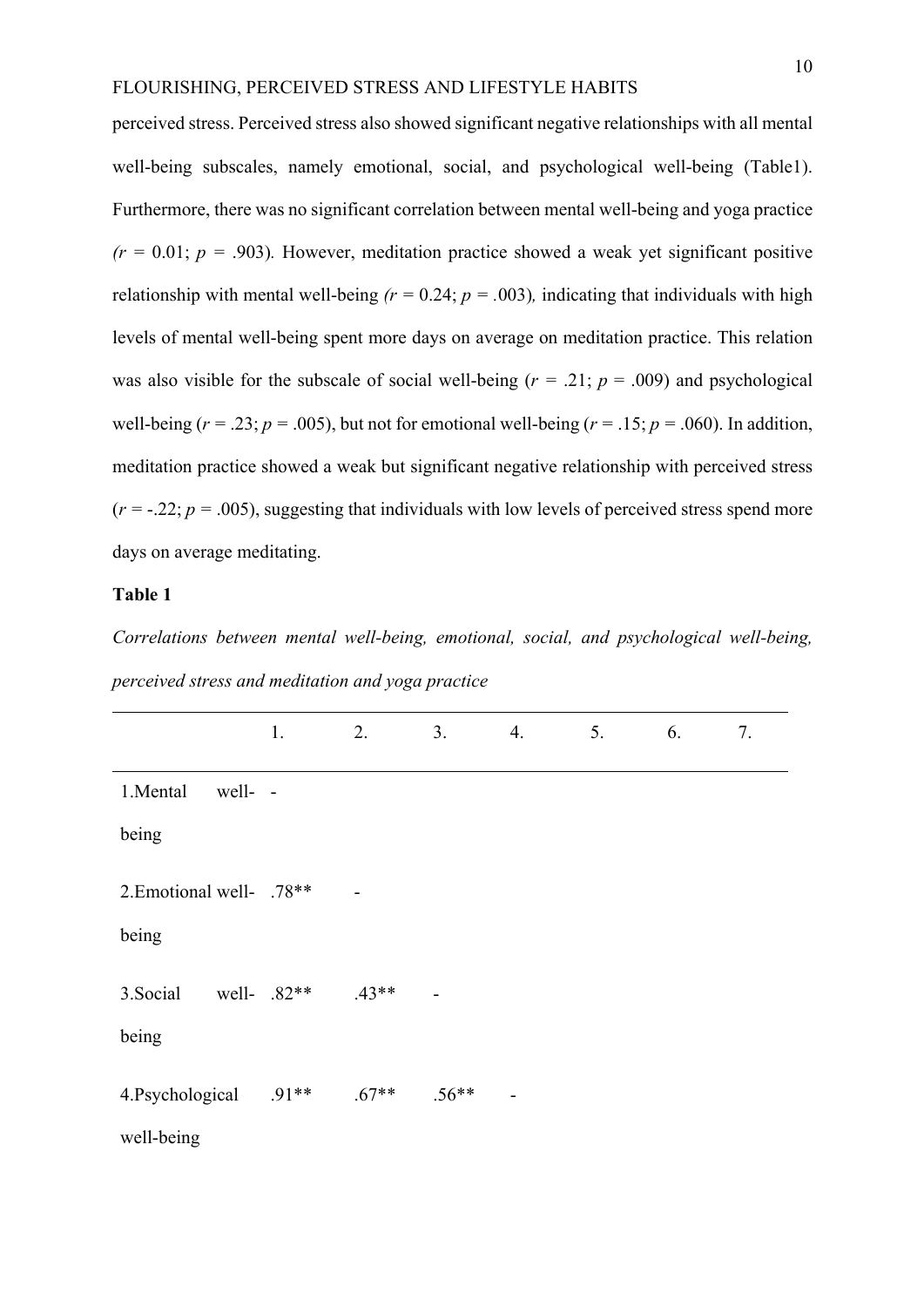| FLOUKISHINU, PEKUEIVED STKESS AND LIFEST FLE HABITS       |                                    |  |  |    |  |
|-----------------------------------------------------------|------------------------------------|--|--|----|--|
| 5. Perceived stress $-.67**$ $-.63**$ $-.44**$ $-.64**$ - |                                    |  |  |    |  |
| 6.Yoga                                                    | $.01$ $-.08$ $.04$ $.02$ $.13$     |  |  |    |  |
| 7. Meditation                                             | $.24*$ $.15$ $.21*$ $.22*$ $-.22*$ |  |  | 13 |  |

*\* Correlation is significant at the 0.01 level (2-tailed)* 

*\*\* Correlation is significant at the 0.001 level (2-tailed)* 

### **Differences between flourishers and non-flourishers**

Moreover, the independent t-test showed that perceived stress was only marginally lower for the flourishing group (*M = 2.56, SD = .51*) than the non-flourishing group (*M =* 2.74,  $SD = .71$ ,  $t(151) = 1.70$ ;  $p = .092$  (Table 2). Additionally, participants who flourished practiced on average 0.59 days of yoga (*SD =* 1.26) and 1.05 days (*SD* = 2.07) of meditation per week. Individuals in the non-flourishing group participated in yoga for an average of 0.43 days (*SD =* 1.12) and meditation for 1.12 days (*SD =* 2.06) per week. The t-tests revealed no significant differences in yoga practice ( $t$  (151) = -.86;  $p = .392$ ) and meditation practice ( $t$ (151) = .18;  $p$ *=* .856) between people who are flourishing and those who are not.

### **Table 2**

*Comparison of Flourishing and Non-flourishing individuals based on the means of the perceived stress scale and yoga and meditation*

|                  | Flourishing | Not flourishing | P-value |
|------------------|-------------|-----------------|---------|
|                  | $n = 69$    | $n = 84$        |         |
|                  |             |                 |         |
| Perceived stress | 2.56        | 2.74            | .092    |
|                  |             |                 |         |
| Yoga             | 0.59        | 0.43            | .392    |
|                  |             |                 |         |
| Meditation       | 1.05        | 1.12            | .856    |
|                  |             |                 |         |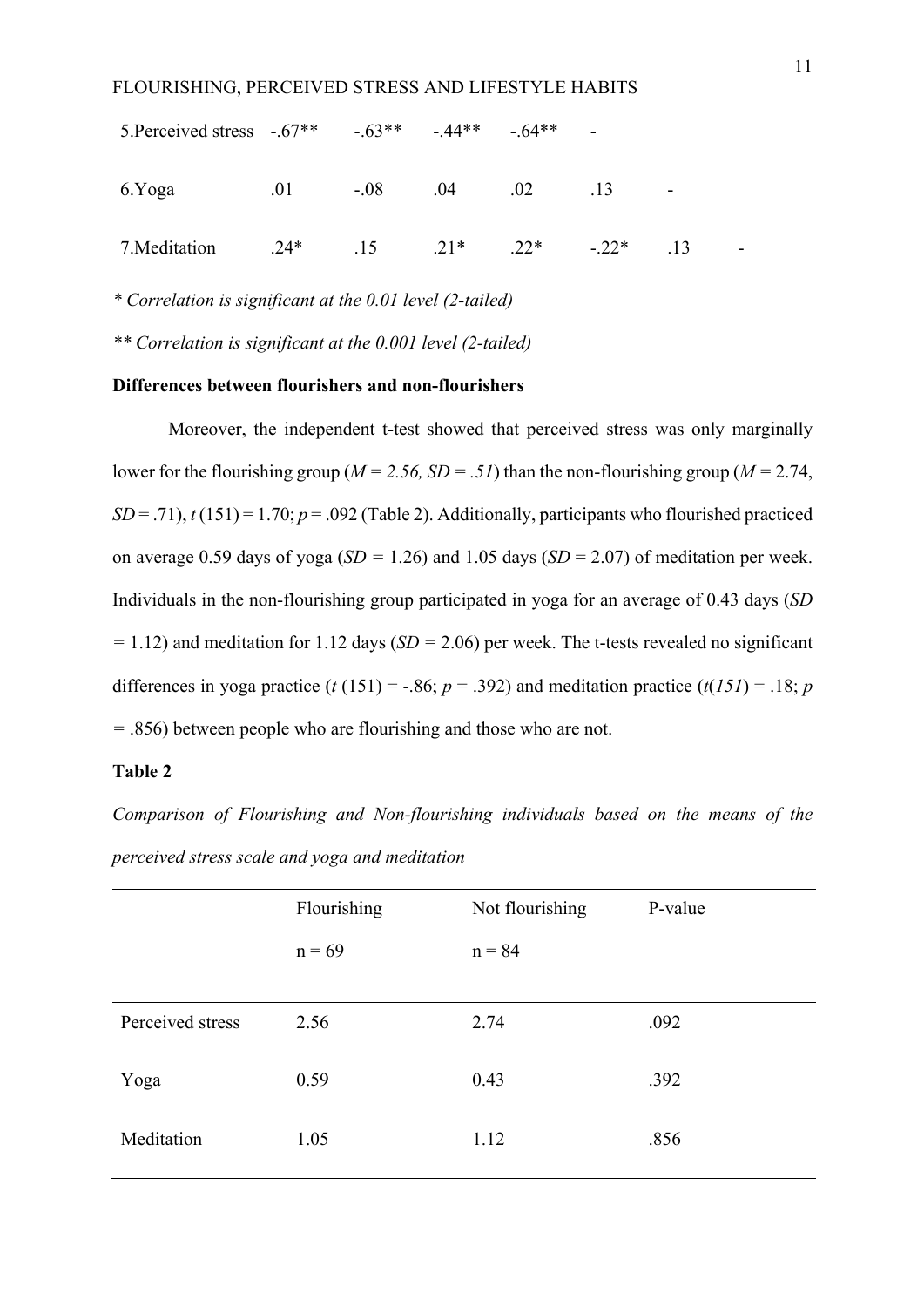#### **Discussion**

The current study aimed to examine the relationship between perceived stress, engagement in yoga and meditation and flourishing. More specifically, it examined whether individuals who flourish perceive lower stress levels and are more likely to engage in lifestyle habits such as yoga and meditation. Yoga and meditation have been found to reduce stress and increase well-being (Moszeik, von Oertzen, & Renner, 2020).

The results of this study are not consistent with the hypotheses. Initially, the first hypothesis stated that flourishers perceive lower levels of stress than non-flourishers. This hypothesis cannot be confirmed because the results are only marginally significant and do not allow for a conclusion to be drawn. A significant negative relationship was seen when considering the total scores of mental well-being and perceived stress. Therefore, it can be assumed that people with higher levels of mental well-being perceive less stress than individuals with low levels of mental well-being. However, when comparing the mean values of perceived stress between flourishers and non-flourishers, only slight differences were seen. This could be due to the strict cut-off score for flourishers and the fact that people in the nonflourishing group still have relatively high to moderate levels of well-being as no one is categorized as languishing. Previous studies often compared flourishers with individuals who are languishing or depressed; this may also explain why these studies found more robust results. For example, Gloria & Steinhardt (2013) examined whether groups of flourishing, languishing and depressed postdocs would differ in their levels of perceived stress. Their results showed that flourishing individuals had significantly lower levels of perceived stress compared to languishing and depressed individuals. In addition, a mixed-methods study by Teschner (2017) compared coping mechanisms between flourishers and non-flourishers. According to this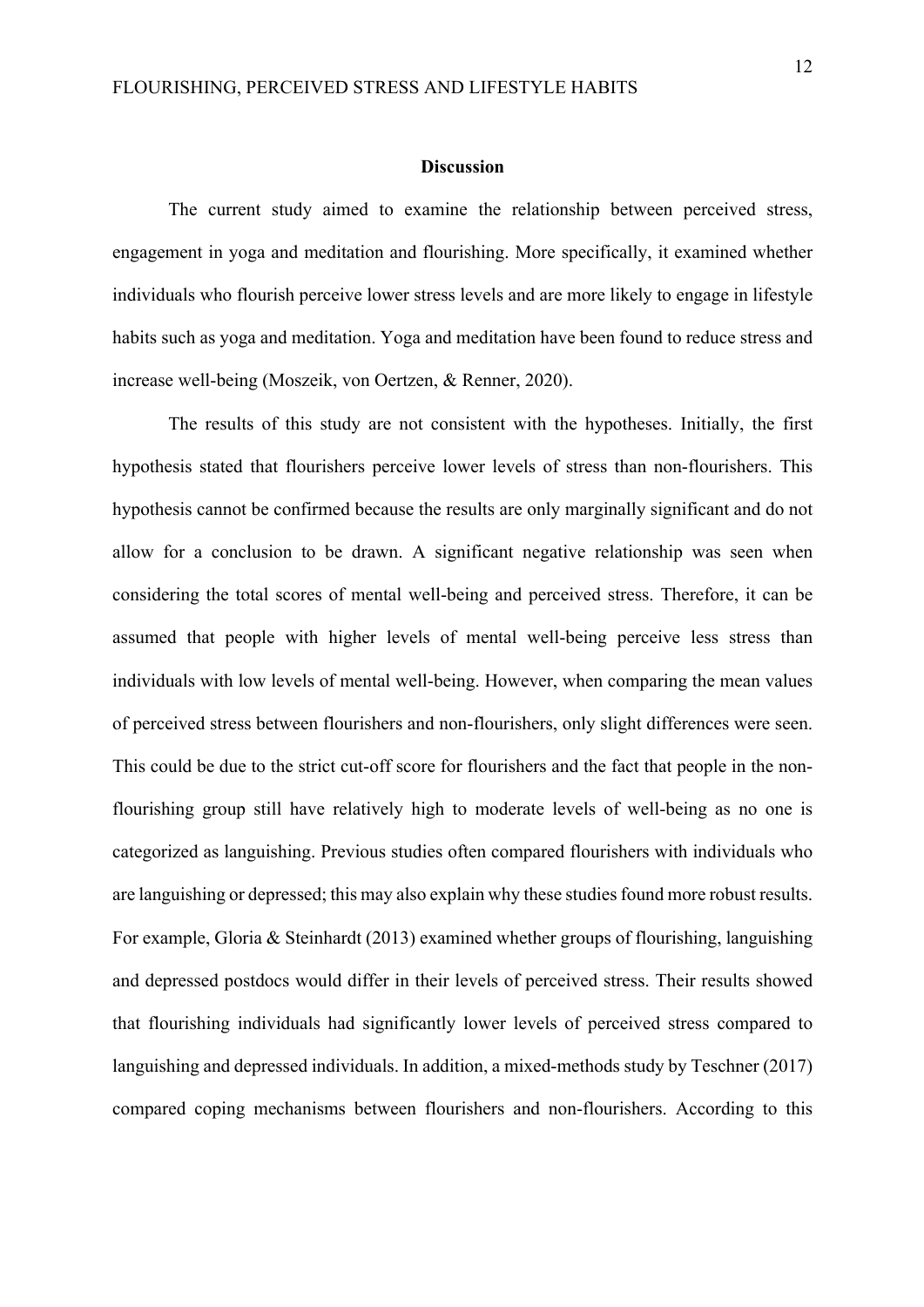study, flourishers could be described as more willing to face difficulties and recognize more positive aspects of stress.

In addition, the second hypothesis had to be rejected, which stated that flourishers are more likely to practice stress-reducing lifestyle habits such as yoga and meditation than nonflourishers. There was no difference between the two groups in terms of average days spent on these activities. However, when looking at the total scores, a weak but significant correlation can be seen between meditation and mental well-being. In addition, meditation showed a correlation with two of the three subscales of mental well-being: social well-being and psychological well-being. It can also be seen that meditation and perceived stress displayed a negative correlation indicating that individuals who spend more days practicing meditation perceive less stress. A study by Slonim et al. (2015) showed similar results; they found a reduction in stress and an increase in well-being through meditation. In addition, a study by Zollars, Poirier, & Pailden (2019) showed that mindfulness meditation led to an increase in mindfulness and psychological well-being and a reduction in perceived stress. However, the study was only conducted with pharmacy students, who, on average, have higher stress levels compared to the average (Zollars, Poirier, & Pailden, 2019). Another study by Hartfiel et al. (2012) demonstrated that an 8-week program of yoga led to significant reductions in stress and back pain and improved psychological well-being. In contrast, Teschner (2017) used a qualitative study, showing no differences between the flourishing and non-flourishing groups in terms of 'relaxing activities'. These studies all included different samples, which could be the reason why different results emerged so that no clear conclusions can be drawn yet.

### **Strengths and Limitations**

A primary strength of the current study was the use of the MHC-SF. The MHC-SF is not only a reliable and validated instrument for measuring mental health and its various dimensions, but its frequent use also allows the findings of this study to be compared with other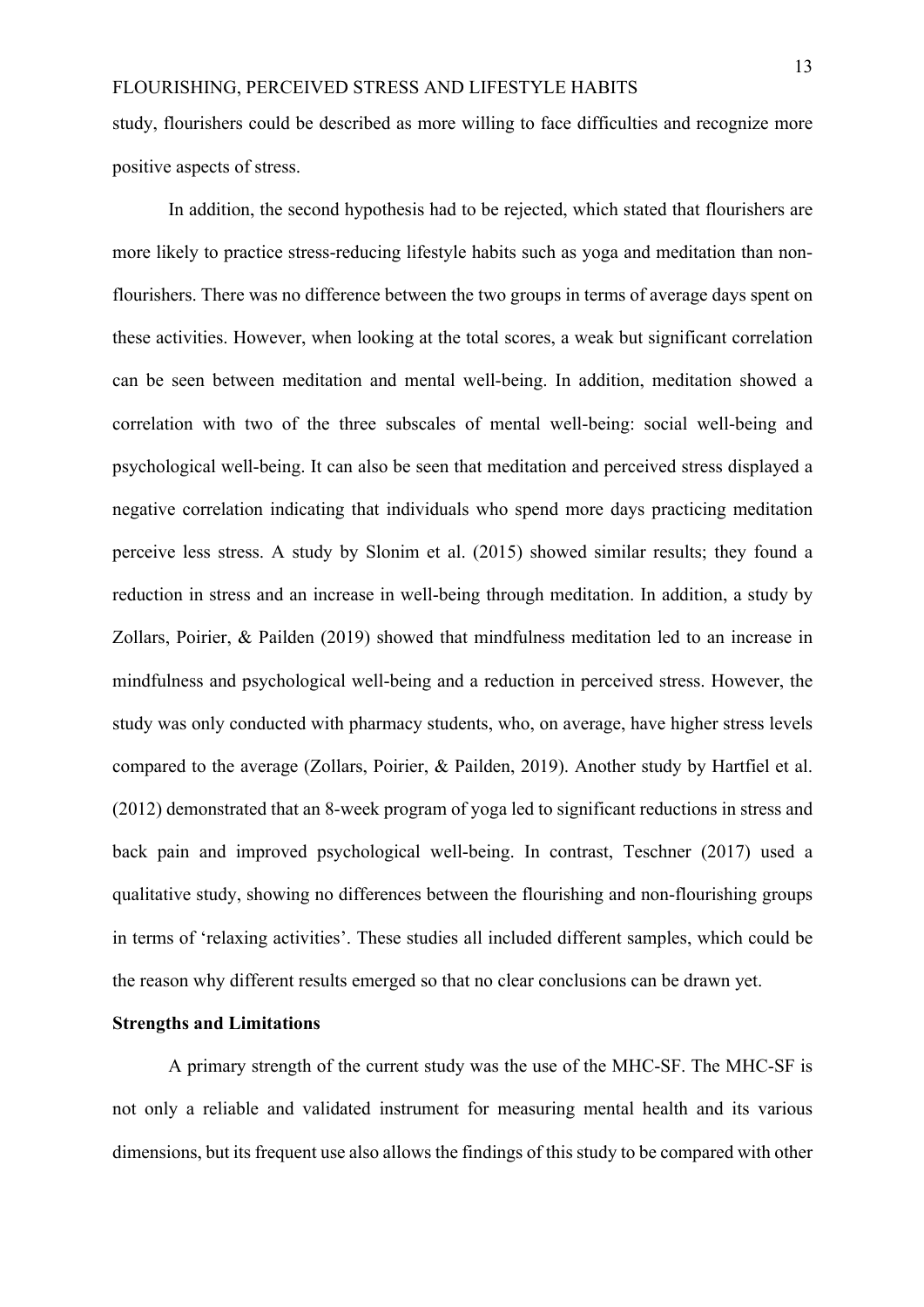studies that have used this assessment instrument. Similarly, the perceived stress scale has been widely used to measure perceived stress and therefore facilitates comparison with other studies. Thus, a strength of the current study were the reliable and validated instruments that were used. Another strength of the study was that the sample was a broad convenience sample of the German population with ages ranging from 18-86, 96 (62.7%) were female, and primarily healthy individuals were included.

However, some limitations also apply. The first limitation was that the items for yoga and meditation are self-generated and cannot be compared with results from previous studies. Previous studies have typically encouraged individuals to participate in yoga or meditation and then recorded differences in stress levels or well-being before and after. This makes it easier to study stress and well-being because one has a direct comparison. In this study, participants were only asked once how many times they did yoga and meditation in the last week. Another limitation was the cross-sectional design; it was challenging to infer possible causality because it covered only a short period of time. An additional limitation of the cross-sectional design was that there may be temporary, occasional factors that bias the measurements (Spector, 2019). For example, this could have been the corona situation. Individuals might have feld more stressed or not motivated to do yoga or meditate at these times. Talevi et al. (2020) collected evidence confirming that the ongoing pandemic has enormous psychological and physical effects on people, which can also be seen in this sample as over 50% scored high on the perceived stress scale.

Furthermore, the quantitative nature of the study was limiting as well. Participants were responsible for completing the questionnaires themselves, which may have led to socially desirable responses, which refers to the tendency of individuals to present themselves in the best possible light in questionnaires (Van de Mortel, 2008). It was noticeable that none of the participants were in the languishing group. Thus, they may have overestimated their mental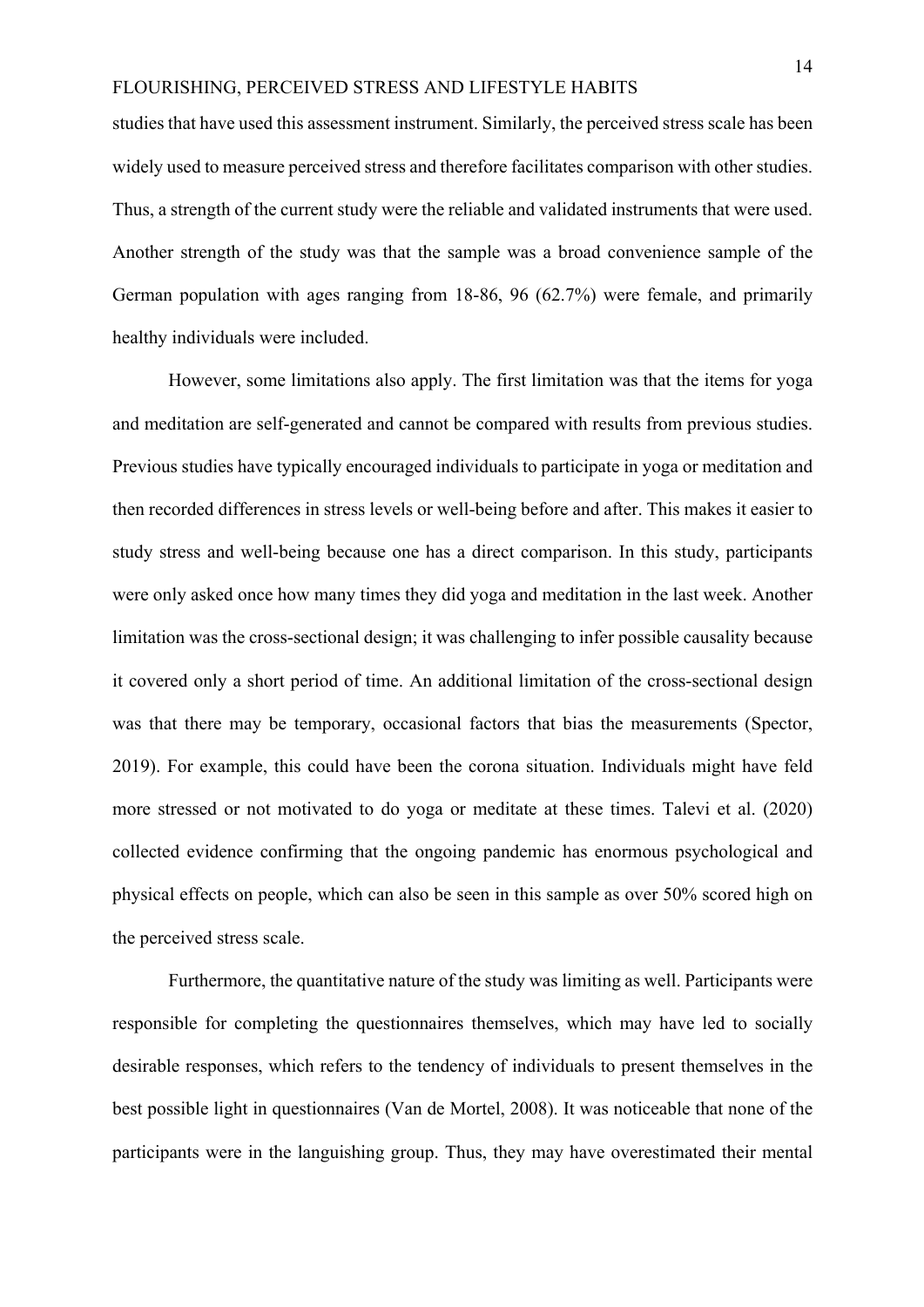health or answered in a socially desirable way. In addition, because there were no individuals in the languishing group, it was difficult to compare the differences between flourishers and non-flourishers. The differences between individuals with moderate mental well-being and flourishing mental well-being may not be as extensive as the difference between flourishers and languishers. Someone who has only one point difference from a flourisher still falls into the non-flourishing group, even though that person may have similar or even the same characteristics as a flourisher.

#### **Recommendations for future research**

Given the increasing emphasis on positive psychology, the question arises what factors might act as predictors or supporters of the various components of mental well-being and thus contribute to flourishing. For this reason, research should continue to address mental wellbeing and the subject of perceived stress and lifestyle habits. However, it is recommended that a longitudinal study be conducted to capture all the participants' states of mind and all the different levels of perceived stress, as well as the days spent on lifestyle habits, rather than just a momentary snapshot. A longitudinal study makes it possible to track changes over time in specific individuals, such as their perceived stress levels, and to eliminate recall biases among participants (Caruana et al., 2015). This could be done by having participants write a diary daily for some time. Here, everything could be documented, for example, how they feel and if they have done any stress-reducing activities. In this way, temporary influencing factors are monitored and controlled for. Another possibility would be to conduct an experiment in which the participants are stimulated to engage in stress-reducing activities such as yoga and meditation and record their level of well-being and perceived stress before and after.

In addition, the study should include individuals with low mental well-being to allow comparison with individuals with high or moderate mental well-being so that more evident conclusions can be drawn. In addition, further research should incorporate different variables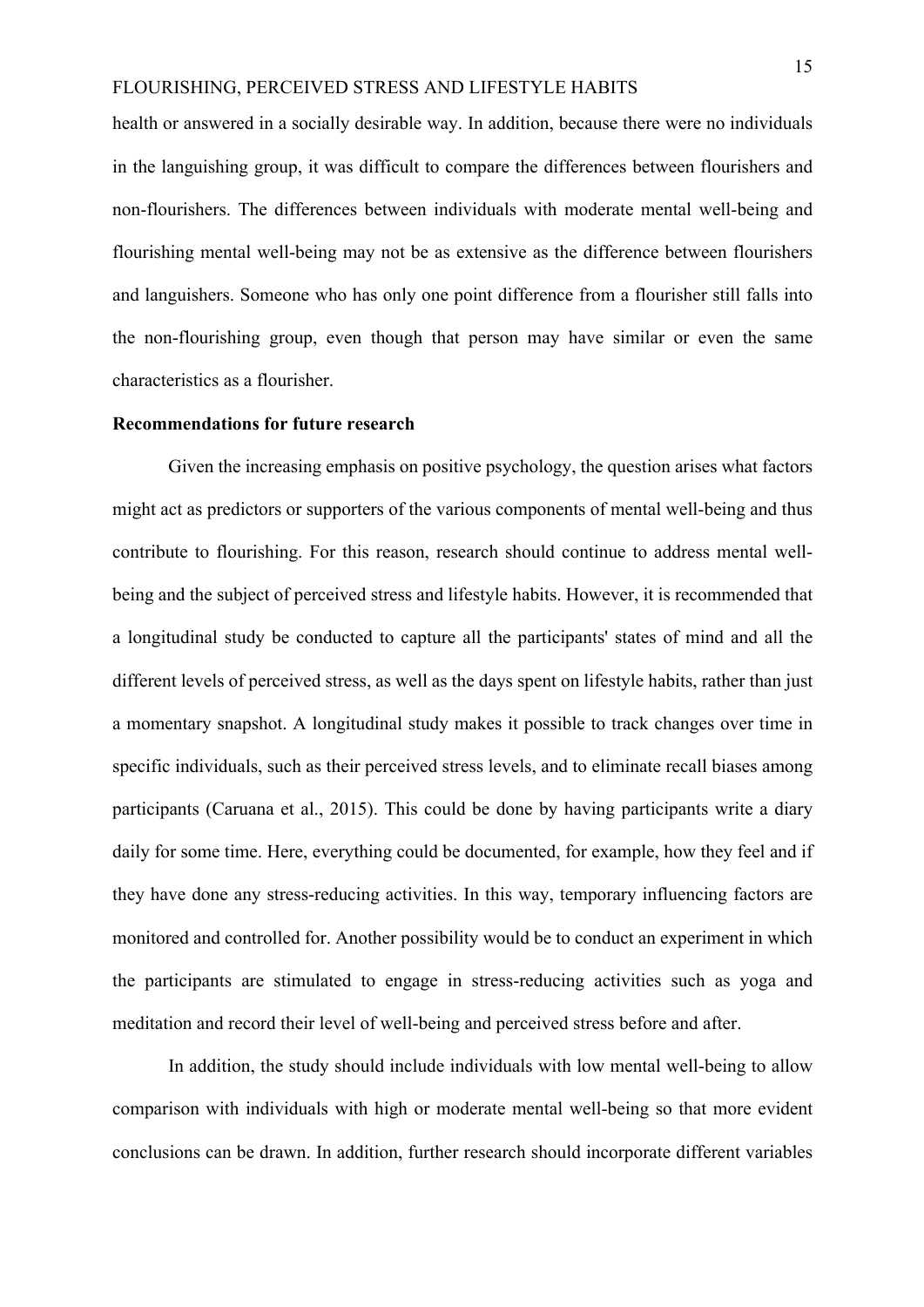such as coping mechanisms and resilience to gain a better understanding of individual stress levels and the influence of mental well-being. Finally, lifestyle habits should be considered more extensively by adding more items about different habits that have not been considered before.

### **Conclusion**

It can be concluded that a negative correlation was found between mental well-being and perceived stress, and a weak but significant correlation was found between overall mental well-being and meditation. Thus, it can be assumed that the higher the mental well-being, the less stress a person perceives and the more meditation the person practices. Stress continues to be a prevalent issue, and it can be expected that a flourishing person tends to have lower levels of perceived stress. Finding ways to combat high levels of stress could be beneficial in promoting mental well-being. Therefore, future research should focus more on lifestyle habits to emphasize their importance and help people adopt more stress-reducing lifestyle habits into their daily lives to enhance their well-being.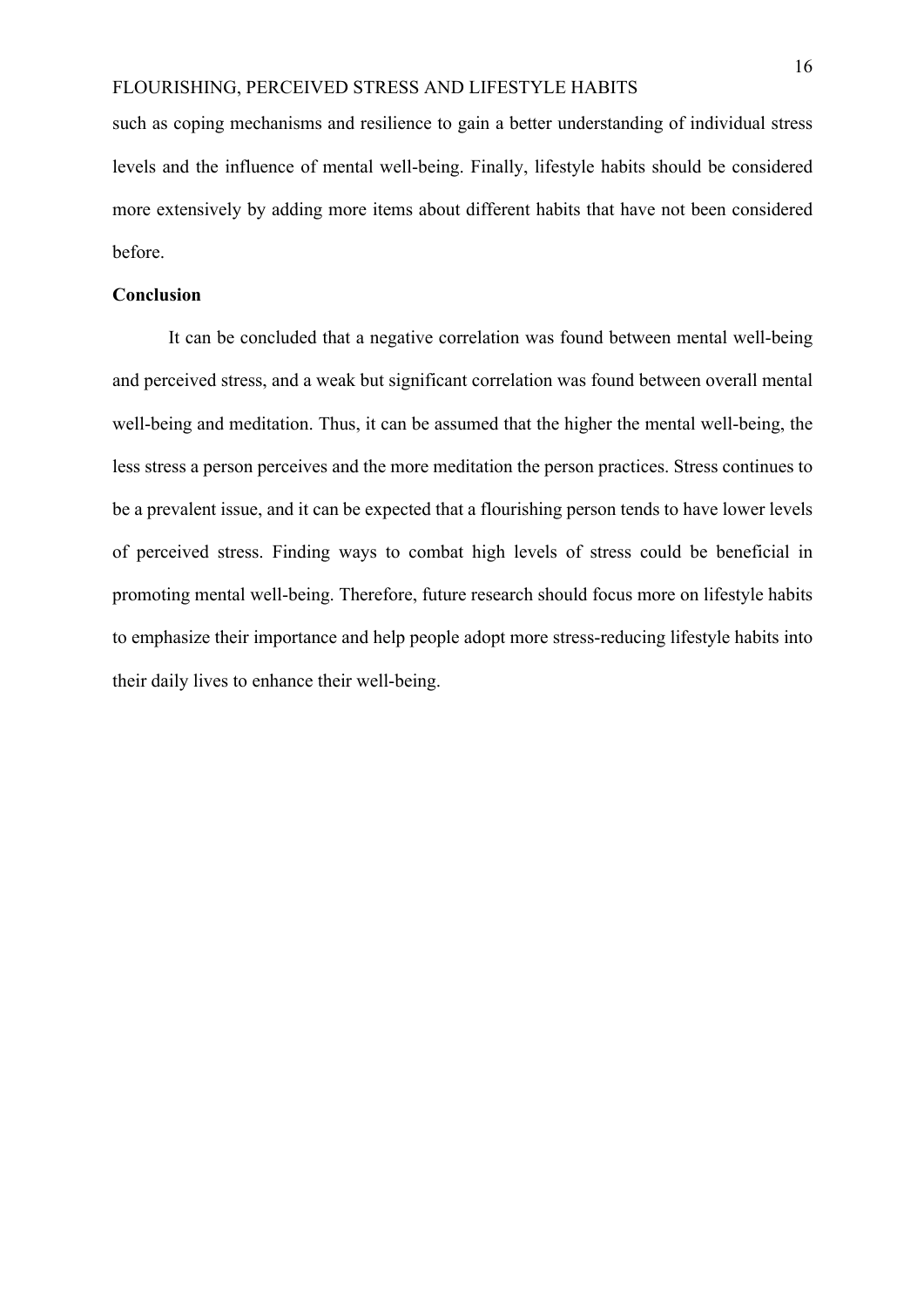### References

Chattha, R., Raghuram, N., Venkatram, P., & Hongasandra, N. R. (2008). Treating the climacteric symptoms in Indian women with an integrated approach to yoga therapy: a randomized control study. *Menopause*, *15*(5), 862-870. doi: 10.1097/gme.0b013e318167b902

- Cohen, J. (1992). Statistical power analysis. *Current directions in psychological science*, *1*(3), 98-101. https://doi.org/10.1111/1467-8721.ep10768783
- Cohen, S., Janicki-Deverts, D., & Miller, G. E. (2007). Psychological stress and disease. *Jama*, *298*(14), 1685-1687. doi:10.1001/jama.298.14.1685
- Cohen, S. and Janicki-Deverts, D. (2012). Who's stressed? Distributions of psychological stress in the United States in probability samples from 1983, 2006 and 2009. *Journal of Applied Social Psychology, 42*(6), 1320-1334.https://doi.org/10.1111/j.1559- 1816.2012.00900.x
- Cohen, S., Kamarck, T., & Mermelstein, R. (1994). Perceived stress scale. *Measuring stress: A guide for health and social scientists*, *10*, 1-2. https://mindgarden.com
- Connor, K. M., & Davidson, J. R. T. (2003). Development of a new resilience scale: The Connor– Davidson Resilience Scale (CD-RISC). *Depression and Anxiety, 18*(2), 76– 82. https://doi.org/10.1002/da.10113
- Caruana, E. J., Roman, M., Hernández-Sánchez, J., & Solli, P. (2015). Longitudinal studies. *Journal of thoracic disease*, *7*(11), E537.10.3978/j.issn.2072- 1439.2015.10.63
- Diehl, M., Hay, E. L., & Berg, K. M. (2011). The ratio between positive and negative affect and flourishing mental health across adulthood. *Aging & Mental Health, 15*(7), 882- 893. https://doi.org/10.1080/13607863.2011.569488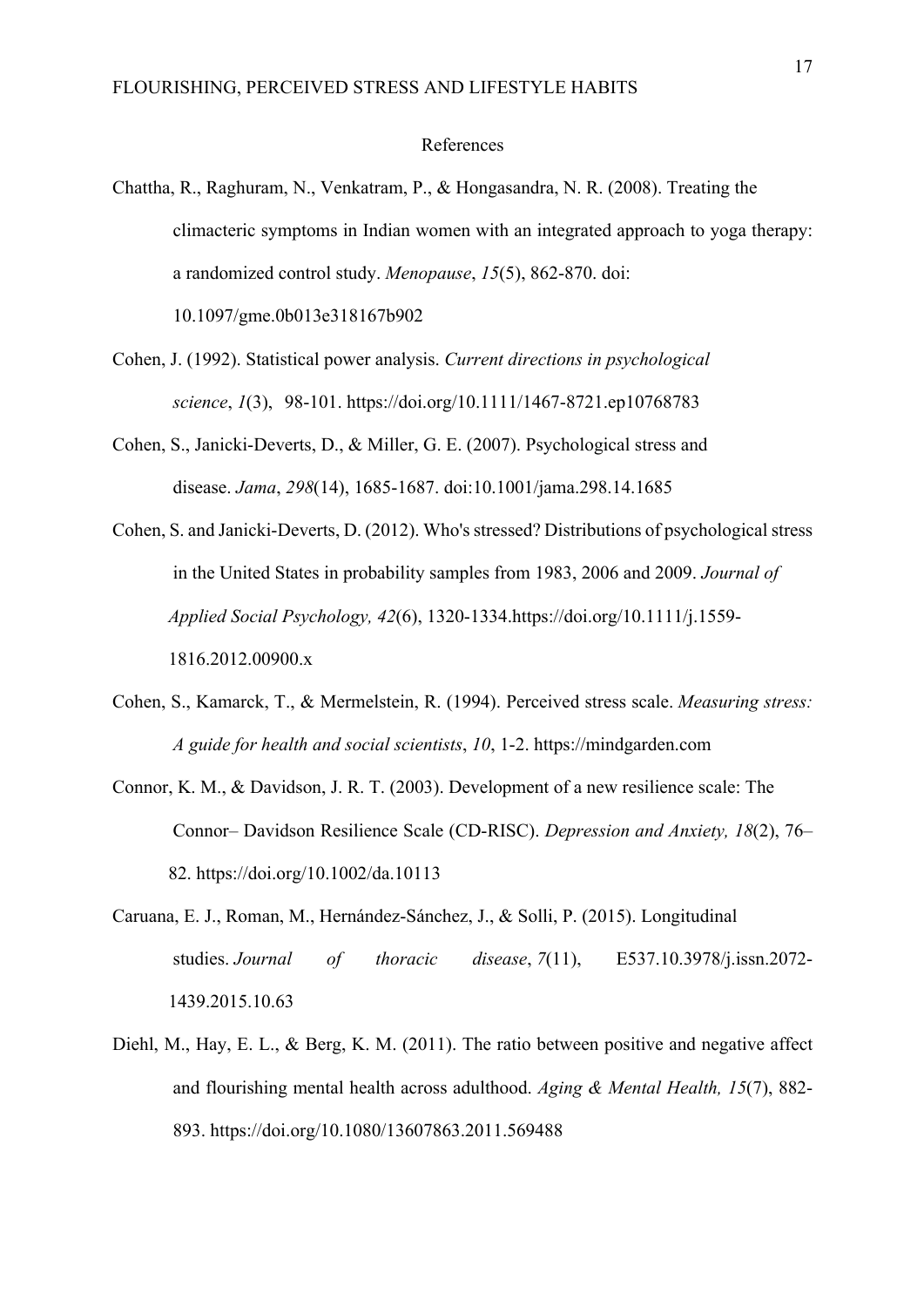- European Commission (2000). Guidance on Work- Related Stress. Spice of Life or Kiss of Death?. Luxembourg: Office for Official Publications of the European Communities. Employment and Social Affairs, Health and Safety at Work.
- Gloria, C. T., & Steinhardt, M. A. (2013). Flourishing, languishing, and depressed postdoctoral fellows: Differences in stress, anxiety, and depressive symptoms. *Journal of Postdoctoral Affairs*, *3*(1), 1-9. https://postdocjournal.com
- Hales, D. (2011). *An invitation to health: choosing to change*. Wadsworth/Cengage Brooks/Cole.
- Hartfiel, N., Burton, C., Rycroft-Malone, J., Clarke, G., Havenhand, J., Khalsa, S. B., & Edwards, R. T. (2012). Yoga for reducing perceived stress and back pain at work. *Occupational Medicine*, *62*(8), 606-612. https://doi.org/10.1093/occmed/kqs168
- Huppert, F. A., & So, T. T. (2013). Flourishing across Europe: Application of a new conceptual framework for defining well-being. *Social indicators research, 110*(3), 837-861. https://doi.org/10.1007/s11205-011-9966-7
- Izutsu, T., Tsutsumi, A., Asukai, N., Kurita, H., & Kawamura, N. (2004). Relationship between a traumatic life event and an alteration in stress response. *Stress and Health: Journal of the International Society for the Investigation of Stress*, *20*(2), 65-73. https://doi.org/10.1002/smi.997
- Kabat-Zinn, J. (2009). *Wherever you go, there you are: Mindfulness meditation in everyday life*. Hachette Books.
- Keyes, C. L. (2010). Flourishing. *The Corsini encyclopedia of psychology*, 1-1. https://doi.org/10.1002/9780470479216.corpsy0363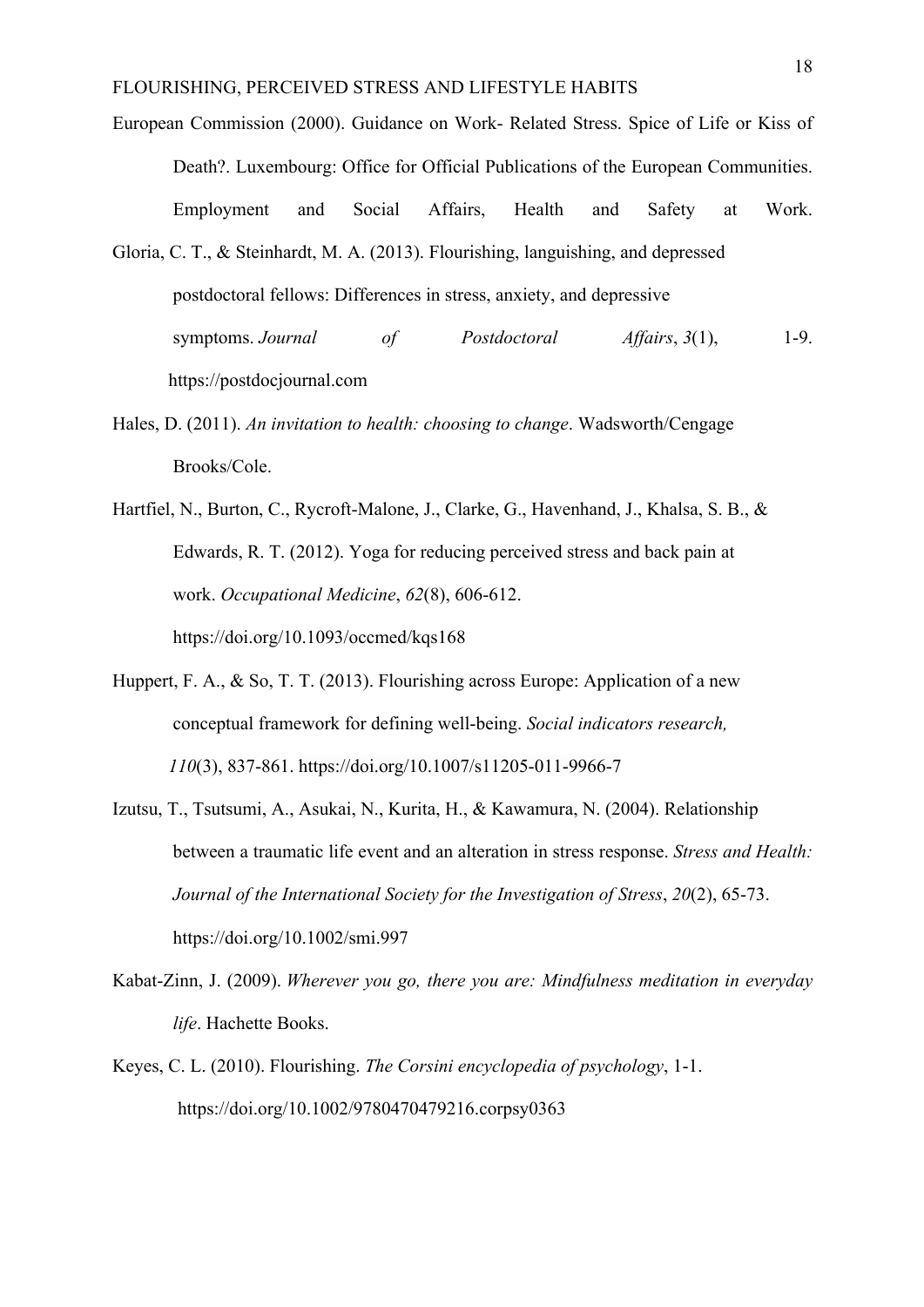- Keyes, C.L.M. (2002). The mental health continuum: From languishing to flourishing in life. *Journal of Health and Social Behavior,* 43, 207–222. https://doi.org/10.2307/3090197
- Lamers, S. M., Westerhof, G. J., Bohlmeijer, E. T., ten Klooster, P. M., & Keyes, C. L. (2010). Evaluating the psychometric properties of the mental health continuum‐short form (MHC‐SF). *Journal of clinical psychology*, *67*(1), 99- 110. https://doi.org/10.1002/jclp.20741
- Mishra, P., Pandey, C. M., Singh, U., Gupta, A., Sahu, C., & Keshri, A. (2019). Descriptive statistics and normality tests for statistical data. *Annals of cardiac anaesthesia*, *22*(1), 67. https://www.annals.in/text.asp?2019/22/1/67/250184
- Moszeik, E. N., von Oertzen, T., & Renner, K. H. (2020). Effectiveness of a short Yoga Nidra meditation on stress, sleep, and well-being in a large and diverse sample. *Current Psychology*, 1-15. https://doi.org/10.1007/s12144-020-01042-2
- Obafemi, K. E. (2019). Step-by-Step development of independent t-test using SPPS in early childhood studies. *Outlook on human capacity building and development*, 532-538. Published by University of Maiduguri Press.ISBN:978-978-2323-35-4
- Oman, D., Shapiro, S. L., Thoresen, C. E., Plante, T. G., & Flinders, T. (2008). Meditation lowers stress and supports forgiveness among college students: A randomized controlled trial. *Journal of american college health*, *56*(5), 569-578. https://doi.org/10.3200/JACH.56.5.569-578
- Romas, J. A., & Sharma, M. (2017). *Practical stress management: A comprehensive workbook*. Academic Press.
- Ross A., Thomas S. (2010). The health benefits of yoga and exercise: A review of comparison studies. Journal of Alternative and Complementary Medicine, 16 (1), 3– 12.doi:10.1089/acm.2009.0044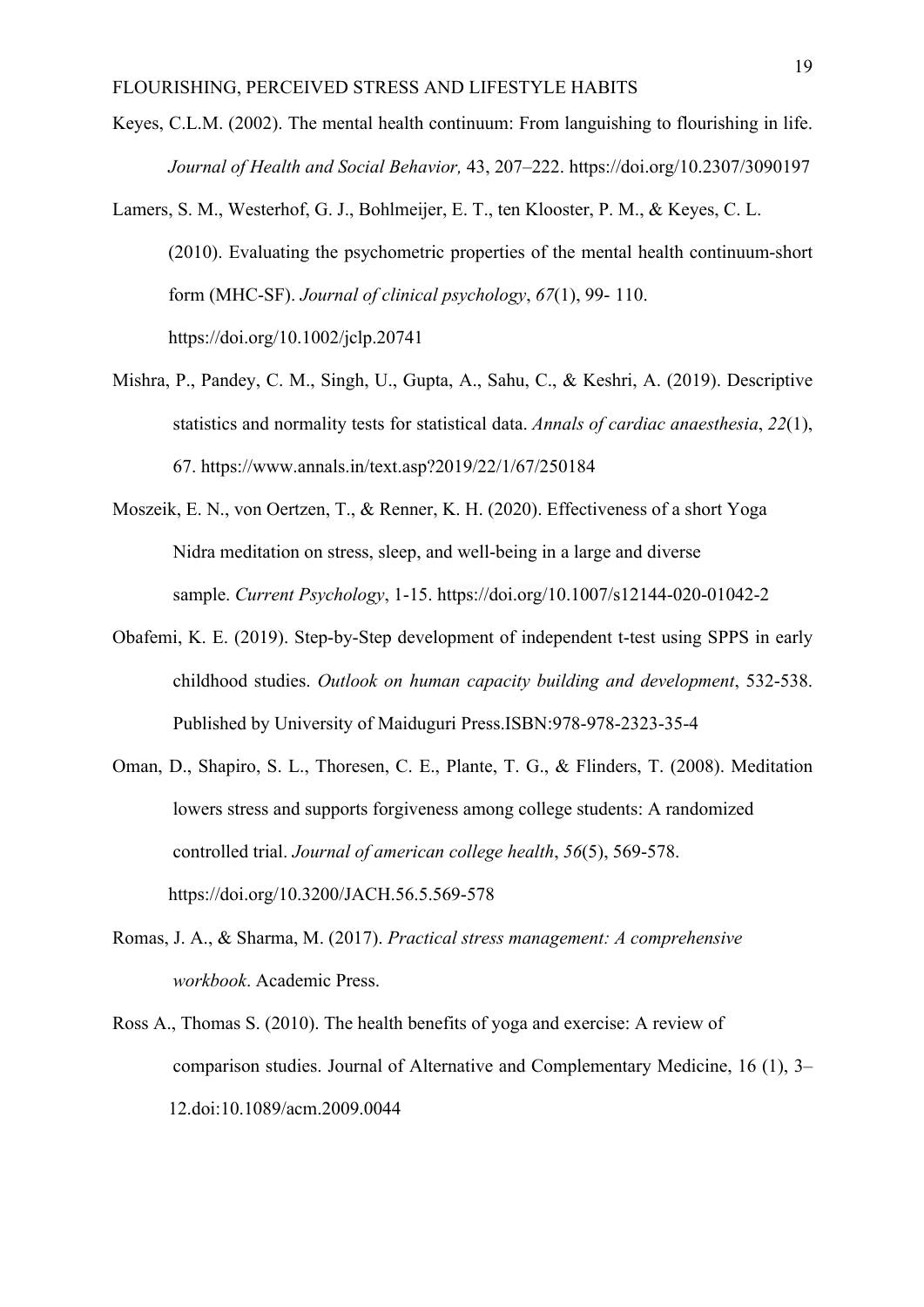- Schotanus-Dijkstra, M., Pieterse, M. E., Drossaert, C. H., Westerhof, G. J., De Graaf, R., Ten Have, M., Walburg, J. A. & Bohlmeijer, E. T. (2016). What factors are associated with flourishing? Results from a large representative national sample. *Journal of happiness studies*, *17*(4), 1351-1370. https://doi.org/10.1007/s10902-015-9647-3
- Selye, H. (1950). Stress and the general adaptation syndrome. *British medical journal*, *1*(4667), 1383. doi: 10.1136/bmj.1.4667.1383
- Shapiro, S. L., Schwartz, G. E., & Bonner, G. (1998). Effects of mindfulness-based stress reduction on medical and premedical students. *Journal of behavioral medicine*, *21*(6),581-599. https://doi.org/10.1023/A:1018700829825
- Singh-Khalsa, D. (1998). Hjarnans langa liv [The Long Life of the Brain.]. *Stockholm: Svenska Forlaget*.
- Slonim, J., Kienhuis, M., Di Benedetto, M., & Reece, J. (2015). The relationships among self-care, dispositional mindfulness, and psychological distress in medical students. *Medical education online*, *20*(1), 27924. https://doi.org/10.3402/meo.v20.27924
- Spector, P. E. (2019). Do not cross me: Optimizing the use of cross-sectional designs. *Journal of Business and Psychology*, *34*(2), 125-137. https://doi.org/10.1007/s10869-018-09613-8
- Talevi, D., Socci, V., Carai, M., Carnaghi, G., Faleri, S., Trebbi, E., Di Bernado, A., Capelli, F., & Pacitti, F. (2020). Mental health outcomes of the CoViD-19 pandemic. *Rivista di psichiatria*, *55*(3), 137-144. Doi: 10.1708/3382.33569
- Teschner, S.J. (2017) Ways to deal with stress: A mixed-method study comparing flourishers and non-flourishers regarding their coping approach. http://purl.utwente.nl/essays/72539